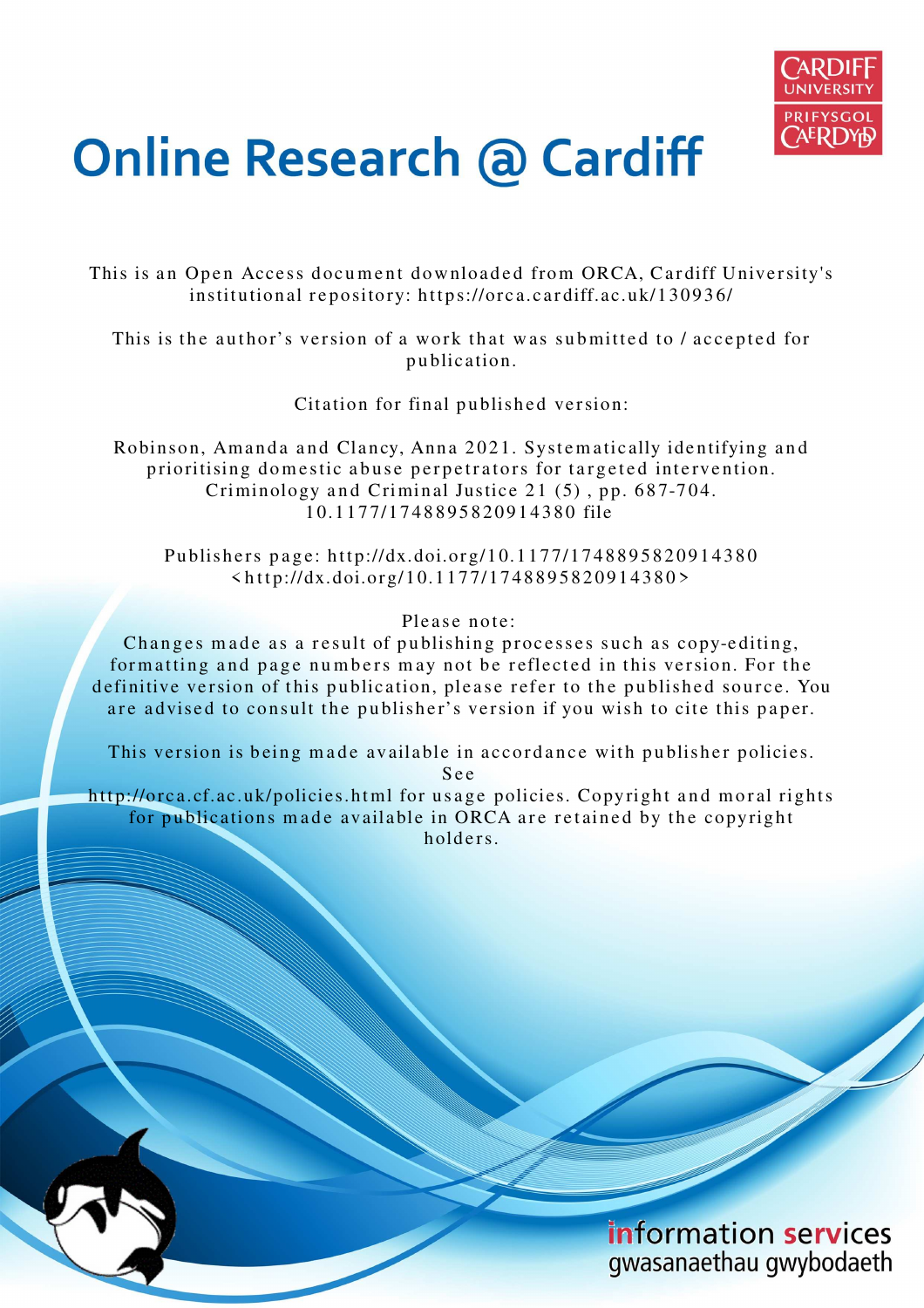# **Systematically identifying and prioritising domestic abuse perpetrators for targeted intervention**

Professor Amanda L Robinson School of Social Sciences

Cardiff University

# Anna Clancy

# Centre for Criminology

# University of South Wales

# **Criminology and Criminal Justice Word count: 8112 January 2020**

# Bios (25-50 words each)

Dr Amanda L. Robinson is Professor of Criminology and Deputy Head in the School of Social Sciences at Cardiff University. Her research focusses on understanding and improving police, criminal justice, health and community-based agency responses to violence and abuse. She is currently an Editor of the British Journal of Criminology.

Anna Clancy is a Research Fellow at the Centre for Criminology at the University of South Wales. Her main interests lie in the fields of domestic abuse and resettlement, with a focus upon the impact of family focussed interventions upon offender motivation, social inclusion, family functioning and intergenerational offending.

# Abstract (149 words)

International research finds that the majority of harm from crime can be attributed to a small proportion of perpetrators. Accurately identifying these individuals as priorities for intervention can lead to significant harm reduction. A new method, the Priority Perpetrator Identification Tool (PPIT), was implemented in three police force areas of England and Wales. Additional investment, restructuring of units and the development of bespoke policies and protocols were necessary to establish the pilots, which to date have seen the PPIT used in nearly 1,500 domestic abuse cases. Mixed methods research illustrates how the pilots instigated a systematic approach to identify and prioritise perpetrators in order to inform decisions about the scope and type of intervention to be deployed to reduce their offending. The development of these new collaborative arrangements represents a step change in the way the most harmful domestic abuse perpetrators are identified and managed within a multi-agency partnership.

**Keywords**: domestic abuse; perpetrators; police; multi-agency; re-offending; harm reduction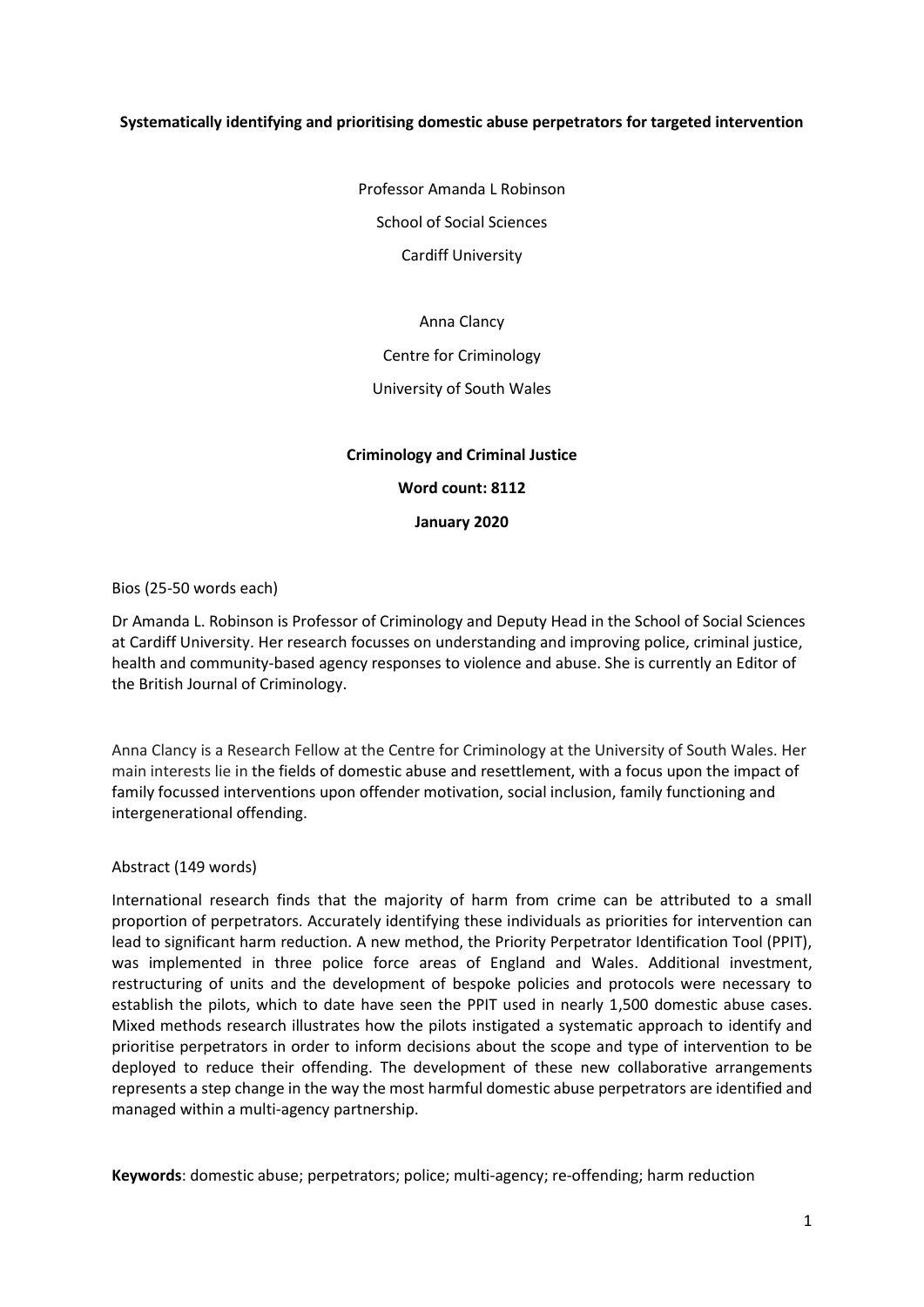#### **Introduction**

Despite increasing governmental policy focus and the concerted efforts of both statutory and nonstatutory agencies to tackle domestic abuse, it remains a prevalent issue. Each year in the UK, police respond to 1 million domestic abuse incidents (ONS, 2017). This high volume poses a challenge for police forces despite most domestic abuse remaining 'hidden', as four in five victims do not report their abuse to the police (ONS, 2017). Yet, for those that do, the police response directly influences the level and type of service provision they receive. For example, since 2009, the DASH risk assessment tool has informed decisions about how to target resources to those victims at greatest risk of harm, resulting in nearly 100,000 high-risk victims receiving specialist advocacy support and multi-agency risk management each year (Howarth & Robinson, 2016; Medina Ariza et al., 2016). This focus on developing and implementing effective interventions for victims has dominated the policy and practice agenda for nearly two decades. In contrast, there has been relatively less success in establishing effective interventions for perpetrators. A systematic review of European evidence concluded "we do not yet know what works best, for whom, and under what circumstances" (Akoensi et al., 2012, p.1220). More effective responses for dealing with perpetrators is heightened within a context of increased demand combined with the limitations of existing practice identified by Her Majesty's Inspectorate of the Constabulary (2014), which concluded that many forces across England and Wales were not policing domestic abuse as effectively as they could, noting in particular deficiencies in the way forces identify and target serial and repeat abusers.

A small number of areas in the UK are trialling new initiatives in an attempt to address these longstanding deficits (Houses of Parliament, 2015). Each aims to better coordinate police and other agency responses in order to reduce perpetrators' offending whilst also providing support for victims. To build upon this limited but promising evidence base, this article reports on research conducted in three police force areas in England and Wales, each of which uses a new method to systematically identify the most harmful perpetrators and then coordinate agency responses to address their behaviour.

# **Empirical evidence for systematic identification and prioritisation**

Three separate bodies of academic scholarship demonstrate that the most harmful, prolific domestic abuse offending is not evenly distributed across perpetrators. First, analysis of police data illustrates the 'power few' principle: the majority of harm is attributable to a small minority of perpetrators (Sherman, 2007). For example, analysis of 214,814 domestic abuse cases reported to police in Western Australia found that just 707 perpetrators (2%) were responsible for the majority of harm. Shockingly, only 4% of these individuals were in prison (Sherman et al., 2016). These findings were corroborated by Bland and Ariel's (2015) analysis of 36,000 domestic abuse incidents reported to Suffolk Constabulary, which found that over 80% of harm was concentrated in less than 2% of the victimperpetrator dyads. Similarly, Barnham et al. (2017) found that 3% of perpetrators inflicted 90% of the total domestic abuse harm in their analysis of 140,998 incidents reported to Thames Valley Police. Furthermore, domestic abuse perpetrators tend to possess criminal histories with multiple prior offences across a range of recorded crime types (Cunningham et al., 1998; Graves et al., 2011; Klein & Tobin, 2008; Sechrist & Weil, 2018). Implications from this research are clear: to significantly prevent crime and associated harm requires methods to accurately identify these individuals as the priorities for targeted multi-agency intervention.

Second, research has revealed that domestic abuse offending can be classified into different typologies or sub-types. An early review of this research identified three main groups that differ according to the severity and generality of their violence and their level of psychopathology: the 'family only' abuser, the 'dysphoric/borderline' abuser and the 'generally violent/anti-social' abuser (Holtzworth-Munroe & Stuart, 1994). Building on this work, Johnson (2008) conceptualised domestic abuse as falling into three types: 'intimate terrorism', which is usually perpetrated by a man within a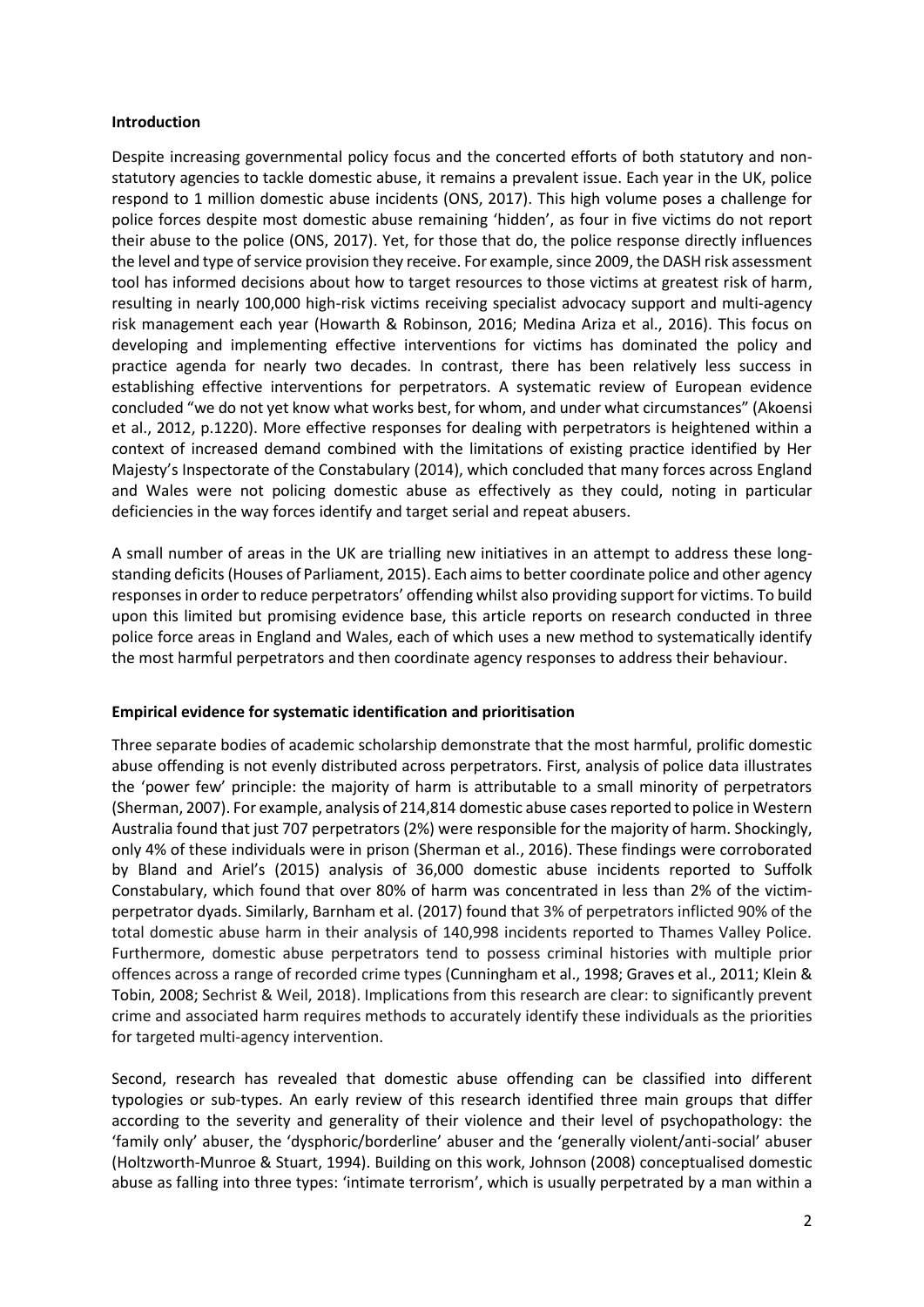general pattern of controlling and coercive behaviours; 'situational couple violence', which is defined as that arising sporadically when arguments escalate between partners; and 'violent resistance', which occurs when a victim uses violence to defend herself. Gilchrist et al. (2003) identified two subtypes: 'borderline emotionally dependent' offenders, who were primarily characterised by high levels of interpersonal dependency, high levels of anger and low self-esteem and 'antisocial/narcissistic' offenders, who were characterised by hostile attitudes towards women, low empathy and had the highest rate of alcohol dependence and previous convictions. They concluded each subtype perpetrated differing patterns of abuse and had varying capabilities of engaging in interventions designed to address their behaviour. Although this body of research has been critiqued as overly reductionist and pathologizing (Capaldi & Kim, 2007), it does highlight the utility of developing and implementing different response and treatment options that are informed by an understanding of the aetiology of the perpetrator's violence and associated risk factors.

Third, longitudinal research on criminal careers has identified the characteristics of those perpetrators who are least likely to desist from offending over time. A number of these studies demonstrate that the severity and prevalence of violence is inversely related to desistance. For example, Feld and Straus (1989) found a 90% rate of desistance by husbands who reported no severe assaults in year one, compared to 58% for those reporting one or two severe assaults in year one, while only 33% of those perpetrating three or more assaults in year one had desisted at follow up. Quigley and Leonard (1996) also found that the desistance rate varied significantly according to the level of violence perpetrated in the first year of marriage, with those using the most severe level of violence the least likely to desist. In their five-year study of 1,392 couples in the United States, Caetano et al. (2005) found that although the majority of couples had desisted by the time of the follow up interview, those reporting severe violence in year one were more likely than others in the sample to report severe violence in year five. Verbruggen et al. (2019) found that those with a history of persistent violent offending over the lifecourse were at increased risk of perpetrating domestic abuse and other violent crimes in later life. All of these studies point to the need for targeting intervention efforts towards those who perpetrate severe violence, as they are unlikely to 'naturally' desist from offending over time.

In summary, extant research from a range of disciplinary, theoretical and methodological traditions highlights that domestic abuse perpetrators are: a large, heterogeneous group; they tend to be prolific offenders (responsible for a large proportion of offences); they are generally criminal rather than 'specialising in DV', tending to commit many types of offences (both violent and non-violent); and, have many motivations and circumstances surrounding their offending (control/dominance, anger, self-defence, mental health, alcohol, etc.). However, within this large group is a smaller group that differentiates itself in terms of the frequency, severity, and persistence of their offending. This small group is responsible for the most harm and is least likely to stop offending without intervention. Systematically and accurately identifying these individuals and implementing effective responses to reduce their offending is a clear priority, and the focus of the three pilots described below.

# **Empirical background to the PPIT pilots**

The development of each pilot drew upon a programme of research carried out by the authors, involving four empirical studies that reinforced the need for a more systematic method for identifying those domestic abuse perpetrators requiring more intensive management and intervention efforts to address their offending. During 2013, the Integrated Offender Management (IOM) Cymru partnership commissioned the first two studies to develop the empirical evidence about characteristics of domestic abuse perpetrators, and in particular those that commit serial, prolific and high-risk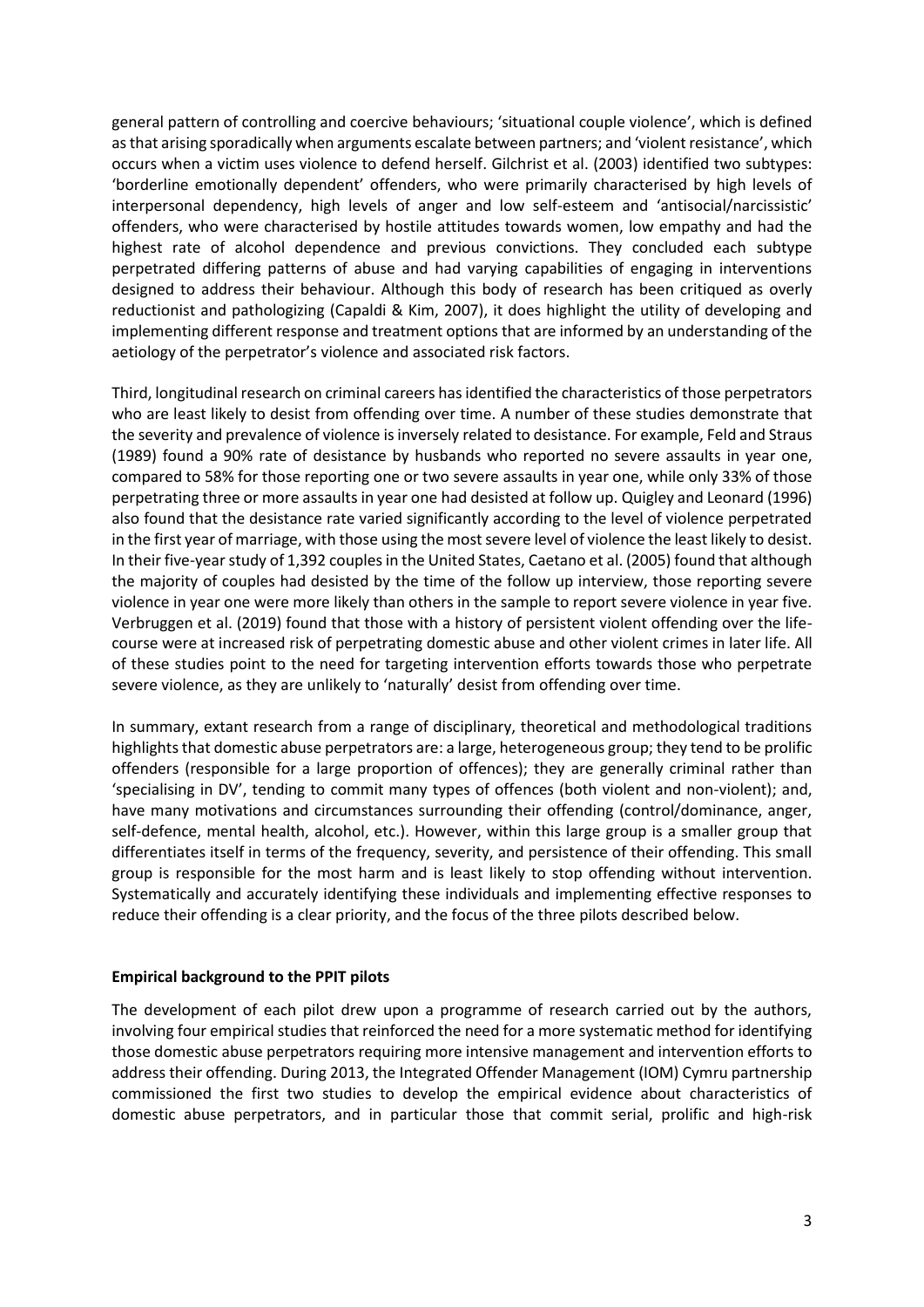offending.<sup>1</sup> Findings challenged the prevailing assumption that serial domestic abuse is inherently more harmful than, for example, sustained and escalating abuse against a single victim, or other forms of high-risk offending. Following the completion of those studies, we recommended that the development of a more systematic, perpetrator-focussed approach to tackling domestic abuse should encompass serial perpetrators as well as prolific and high-risk perpetrators. We referred to this group as 'priority perpetrators' in order to signal that they should be considered priorities for a more intensive and targeted multi-agency response.

In 2015, the Priority Perpetrator Identification Tool (PPIT) was developed from our third study, which involved a multi-agency consultation process involving practitioners at both strategic and operational levels from across the UK.<sup>2</sup> The PPIT was designed to be used by relevant agencies (Police, Criminal Justice and Third Sector) to identify a subset of 'priority perpetrators', defined as those "who, by virtue of their past and current offending behaviour, should be considered priority targets for multi-agency monitoring and management within a local partnership". The PPIT contains 10 items in total: five items describe the nature of the offending behaviour (#1 recent, #2 escalating, #3 repeat, #4 serial and #5 linked), and five items describe key characteristics of the perpetrator him/herself (#6 subject of MAPPA, #7 highly harmful psychological and/or physical abuse, #8 worsening mental health, #9 increase in drug or alcohol misuse and #10 access to weapons). Practitioners are asked to determine whether there is evidence for the item (0=absent or 1=present) for both recent (within past 6-months) and historic (beyond 6-months timeframes) in relation to the perpetrator's behaviour. The PPIT is meant to structure their professional judgment when deciding whether an individual is a 'priority perpetrator' (i.e. a scoring threshold is not stipulated for this decision).

Further research was then undertaken to gain information about the implementation of the PPIT across relevant agencies and its operational and resource implications.<sup>3</sup> A total of n=123 practitioners including Welsh police, probation officers working in either the National Probation Service (NPS) or Community Rehabilitation Companies (CRC) and Independent Domestic Violence Advisors (IDVAs<sup>4</sup>) completed the PPIT against historical cases from their agency (total n=406). As expected, the ten PPIT items were significantly more likely to be present for priority perpetrators. In addition, the difference in prevalence across the ten items between the two groups was substantial. Thus, the tool reliably aided practitioners to differentiate perpetrators into two groups, with the intention being that any

<sup>1</sup> Phase one (December 2013 – May 2014) consisted of a feasibility study to determine the nature and compatibility of the data held by relevant agencies in Wales and includes qualitative research (interviews with Police, Probation, and third sector agency representatives) along with a quantitative analysis of n=6642 anonymised domestic abuse perpetrator records provided by the Wales Probation Trust (see [http://orca.cf.ac.uk/63750/\)](http://orca.cf.ac.uk/63750/). In phase two (June – October 2014) we interrogated agency files to gather more detailed information on a random sample of perpetrators (n=100) with the overall aim to provide additional evidence as to the characteristic of serial and prolific perpetrators (see [http://orca.cf.ac.uk/67542/\)](http://orca.cf.ac.uk/67542/)

<sup>2</sup> Robinson, A. L. and Clancy, A. (2015). *Development of the Priority Perpetrator Identification Tool (PPIT) for Domestic Abuse*. Cardiff: Cardiff University[. http://orca.cf.ac.uk/75006/](http://orca.cf.ac.uk/75006/) 

<sup>3</sup> Robinson, A. L. and Clancy, A. (2016). *All-Wales Implementation Testing of the Priority Perpetrator Identification Tool (PPIT) for Domestic Abuse*. Cardiff: Cardiff University. Available at: <http://orca.cf.ac.uk/92141/>

<sup>4</sup> IDVAs work to address the safety of victims at high risk of harm from intimate partners, ex-partners or family members to secure their safety and the safety of their children (see http://www.safelives.org.uk/sites/default/files/resources/Safety\_in\_Numbers\_16pp.pdf).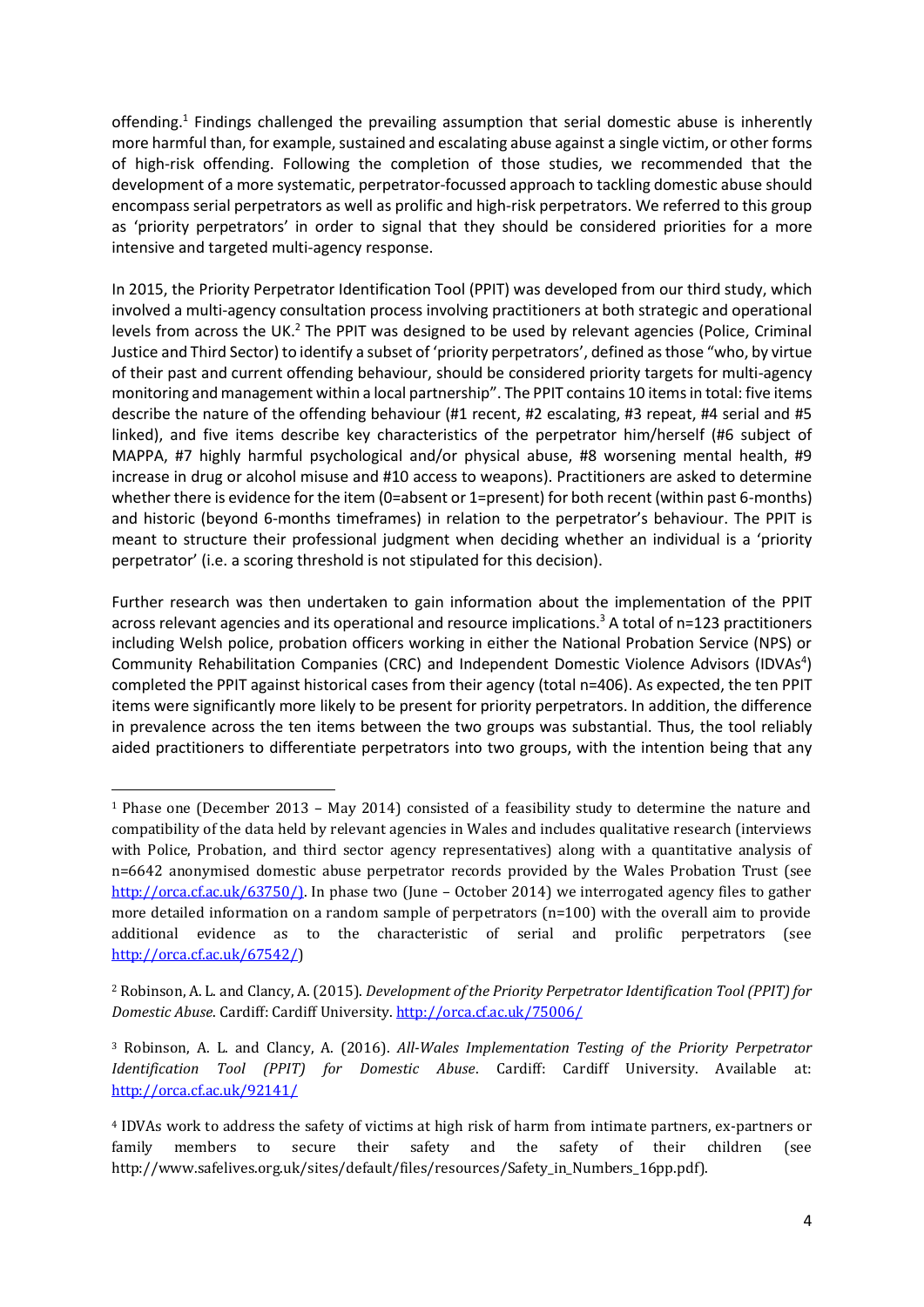future piloting would prompt one group (priority perpetrators) to receive enhanced intervention. The research also found that practitioners perceived the PPIT to be a practical, user-friendly tool, which enabled 'speaking a common language' across agencies about which perpetrators should be prioritised for a targeted multi-agency response.

Dissemination of the PPIT and engagement with key stakeholders across England and Wales took place with funding from the Economic and Social Research Council for an impact secondment during 2015- 16. As a result of those activities, three police force areas implemented new ways of working that incorporated the PPIT. In 2017, a fifth study was undertaken to: describe the pilots and their new protocols and referral pathways; assess the strengths and limitations of these new arrangements; compare the priority perpetrator cohorts being identified; understand and monitor the strategies being undertaken to manage these individuals; and gather the perceptions of those involved about the PPIT and responding to priority perpetrators. The methods and findings of that study are described in the sections that follow.

# **Methodology**

Our aim was to examine the development and implementation of a new approach for systematic identifying and responding to priority domestic abuse perpetrators in three police force areas in England and Wales. A mixed methodological approach was employed, including: a number of site visits before and during implementation of each pilot; interviews with project staff at both strategic and operational levels; review of documents and protocols, and; a quantitative analysis of monitoring data collated from each site.<sup>5</sup>

Each site was provided with a quarterly data collection template at the start of the pilot in order to accurately record the number of referrals, throughput and profile of perpetrators. Data collated from each site was combined into a monitoring database, which included initial identification criteria, offender and offence characteristics via the PPIT items, referral information, and risk management activities for 513 perpetrators. To complement the quantitative data, we conducted 18 semistructured interviews with agency representatives involved in the operational delivery of each initiative as well as those with a strategic responsibility for each of the pilot sites. Interviews were digitally recorded with the consent of participants and were conducted between January and July 2017. The interviews were designed to elicit participants' views on the benefits and limitations of the pilot and, along with the documentary evidence, provided a detailed understanding of how each initiative works in practice. Key questions addressed by this study include:

- Why were the different pilots developed, and how does each work in practice?
- How do practitioners determine which perpetrators are dealt with by the pilot?
- What strategies are being used to reduce perpetrators' offending?

# **Findings**

# Description of the PPIT pilots

The PPIT was incorporated as a central feature of all three pilots; however, the scope and nature of each pilot was informed by its local context, including the geography, crime and socio-demographic profile, and multi-agency partnership working. Perhaps the first difference to mention and one which

<sup>5</sup> Ethical approval for the research was granted by the Cardiff University School of Social Sciences ethics committee (ref SREC/2143).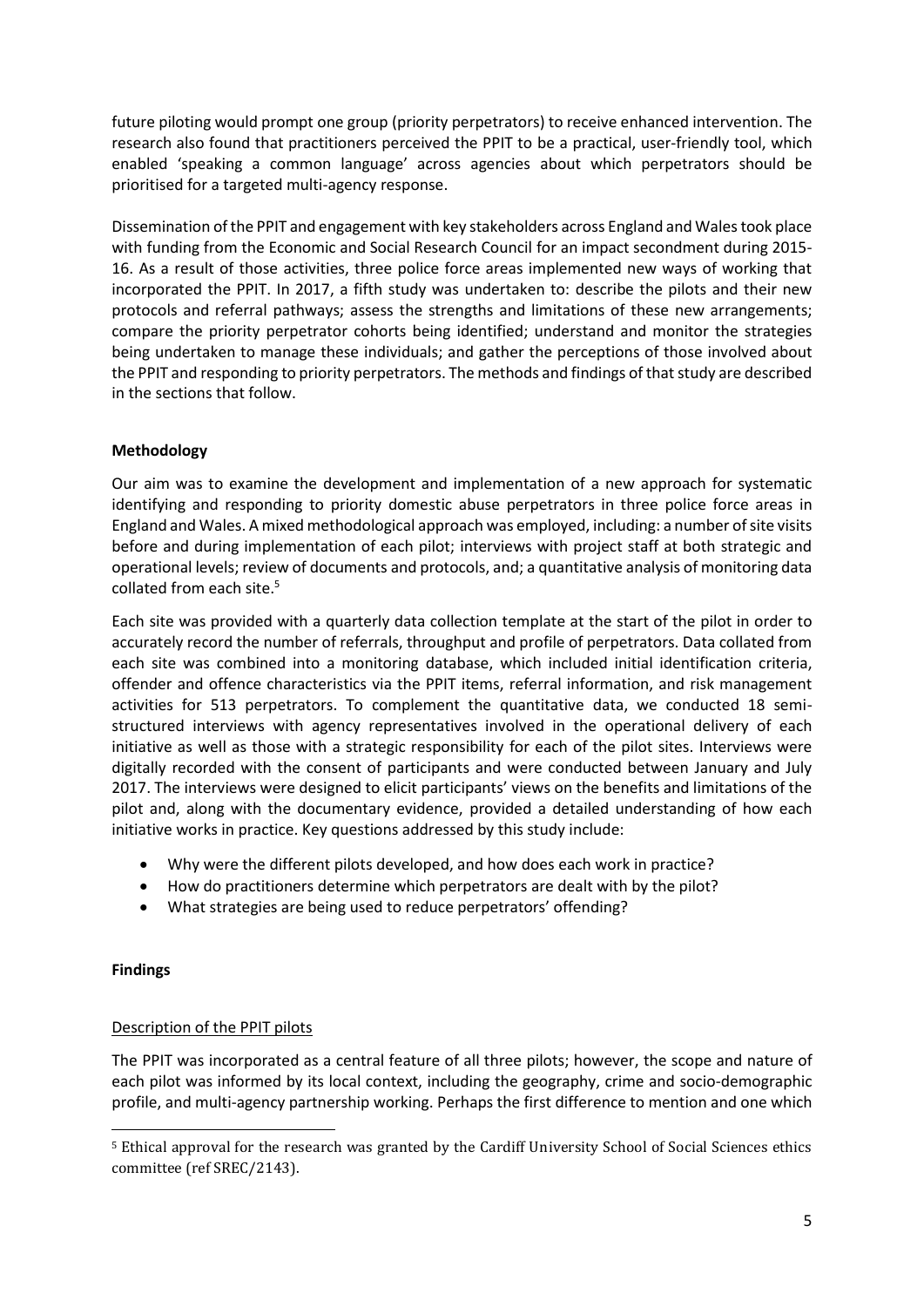no doubt influenced the delivery and implementation of each pilot is the fact that both Site 1 and Site 3 represent a partnership across statutory and third sector agencies, while Site 2 is mainly a police-led initiative. As a potential consequence of the partner agencies leading each initiative, there was a marked difference in the types of perpetrator interventions available. In Site 1 and Site 3 there was a focus upon changing behaviours through perpetrator programmes and delivery of one to one support. In contrast, Site 2 focussed on increased enforcement and management through referral to WISDOM<sup>6</sup> and MAPPA<sup>7</sup> cohorts.

The referral eligibility criteria also differed slightly across each pilot. For example, in its early stages Site 2 sourced referrals entirely using an algorithm on police data (one domestic incident in the current month and two in the previous month). Following feedback from staff, this was subsequently expanded to also enable Domestic Abuse Officers to refer cases using their professional knowledge. All sites sourced referrals from Police, Probation/CRC and Multi-Agency Risk Assessment Conferences (MARACs<sup>8</sup>), although Site 1 was the only initiative which also took referrals from other agencies (including other statutory agencies as well as non-statutory agencies). Access to the pilots also varied across the sites, with priority perpetrators in Site 3 subject to an additional layer of eligibility criteria (e.g. being required to speak English, be in a relationship with the victim, be on bail and either the victim or perpetrator required to reside in a specific district within the force area).

The differences described above reflect local refinement and adaptation of what was clearly a shared vision of a common model of practice where use of the PPIT was a key feature. Each site used the PPIT to systematically identify a subset of perpetrators who were then prioritised for some type of enhanced multi-agency response. The importance of enabling practitioners to apply their professional judgement when making the priority perpetrator assessment was also common across the sites. Other features that were broadly similar across the sites included: partnership working across agencies; incorporating victim safeguarding and support into the pilot; information-sharing agreements to enable improved communication between agencies, most notably the Police, Social Services and National Probation Service/Community Rehabilitation Companies; the pilot being integrated within the Police offender management and/or intelligence hubs; and key personnel having access to police incident and crime recording systems. Further details about each pilot are provided in the pen portraits below.

# *Pilot Site 1.*

Site 1 is led by third sector agencies and represents a 'multi-agency behaviour change' approach. Referrals come from a wide range of statutory and non-statutory agencies, including Police, Probation/Community Rehabilitation Company (CRC), Social Services, Multi Agency Risk Assessment Conferences (MARAC) and Third Sector agencies. Following a series of dissemination and learning

<sup>6</sup> WISDOM is the Wales Integrated Serious and Dangerous Offender Management project run by IOM Cymru (see [https://www.iomcymru.org.uk/WISDOM/\)](https://www.iomcymru.org.uk/WISDOM/). The design of the programme is intended to complement and act as a support to MAPPA in the day-to-day management of offenders who pose a high risk of harm to the public, including priority domestic abuse perpetrators.

<sup>7</sup> MAPPA are Multi-Agency Public Protection Arrangements, which bring together the Police, Probation and Prison Services to assess and manage the risk posed by certain sexual and violent offenders (see https://www.gov.uk/government/publications/multi-agency-public-protection-arrangements-mappa-- 2).

<sup>&</sup>lt;sup>8</sup> MARACs are meetings where information is shared on the highest risk domestic abuse cases between representatives of local police, health, child protection, housing practitioners, Independent Domestic Violence Advisors (IDVAs), probation and other specialists from the statutory and voluntary sectors (see [http://www.safelives.org.uk/practice-support/resources-marac-meetings\)](http://www.safelives.org.uk/practice-support/resources-marac-meetings).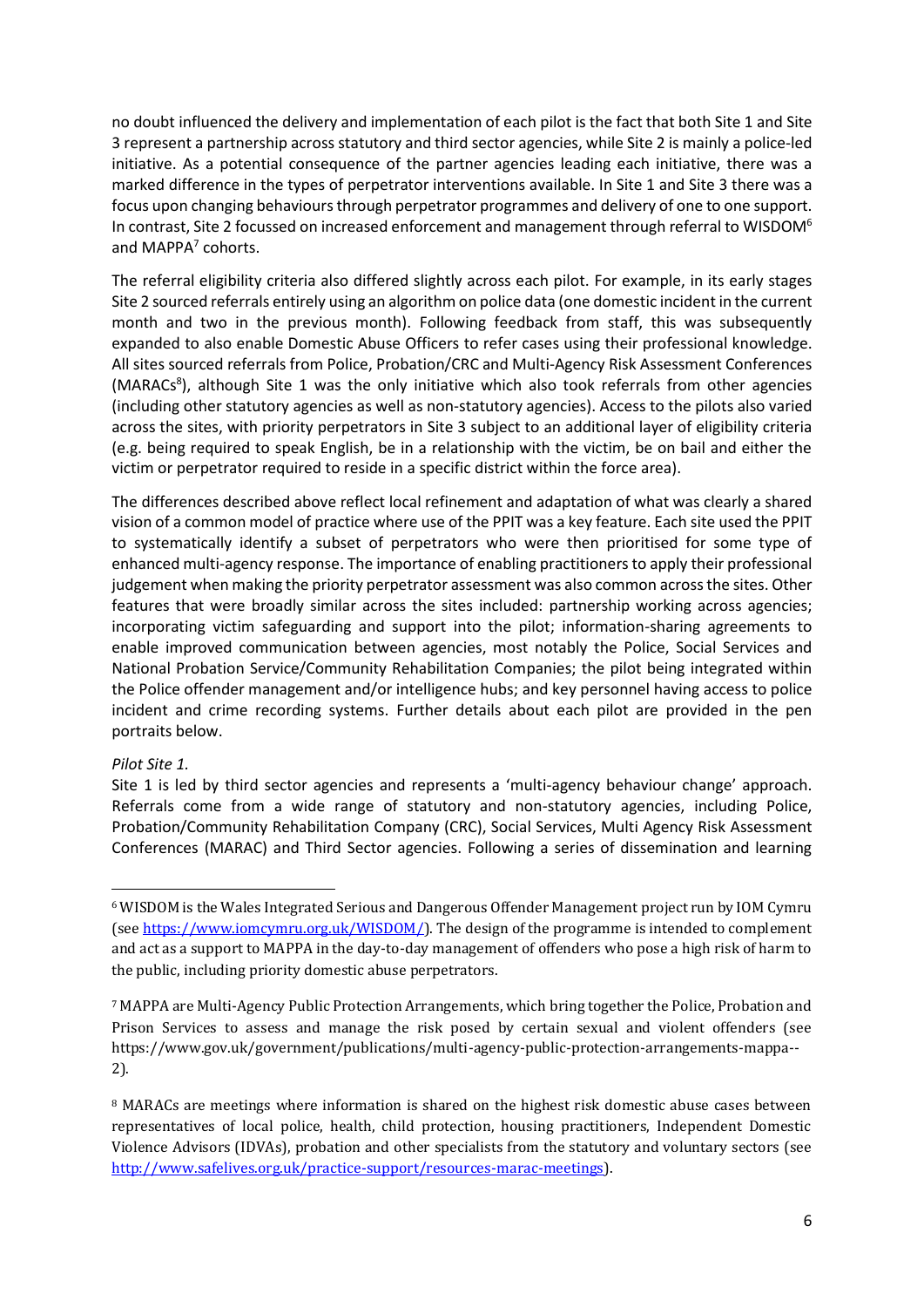events on the PPIT, practitioners from these agencies use their professional judgement to decide who is eligible for a PPIT. The Serial and Priority Perpetrator Coordinator (SPPC) then completes a PPIT on all referrals received. The SPCC is based within the Offender Management hub and has access to the Police crime and incident recording system and also draws upon information from DASH forms, MARAC meetings, Third Sector charities, Social Services and mental health providers to complete the PPIT. Priority perpetrators are prioritised by the SPCC and any agencies already involved with the perpetrator are contacted in the first instance by the SPCC to commence engagement. All referrals are subsequently passed for assessment and referral onto different interventions available locally (e.g. outreach sessions, group work or one-to-one programs to address different types of abuse, impact of abuse on children, parenting, adverse childhood experiences, mental health and substance misuse, etc.). The pilot also provides an integrated victim safety service which ensures contact is made or reestablished with current and ex-partners of all priority perpetrators. Priority perpetrators not engaged with a statutory agency or the pilot are monitored for two months by the SPCC and mutual information exchange undertaken with Police, Probation/CRC and Social Services as appropriate.

#### *Pilot Site 2.*

Site 2 is a police-led initiative covering an entire police force area representing an 'identification and focussed management' model. Police intelligence administrative staff receive a list each month based on the police algorithm (one incident in the current month and two in the previous month) of eligible perpetrators (as well as any referred via the professional judgment of specialist Domestic Abuser Officers or DAOs). Multiple police databases are interrogated in order to complete the PPIT, which is then sent to the DAO in each division who will use their professional judgment to make the priority perpetrator assessment. DAOs work with IDVAs to ensure that victim safeguarding is integrated and made available to all partners and ex-partners of perpetrators coming through the pilot, as appropriate. Priority perpetrators are the focus of targeted monitoring and management and are referred to the MARAC Co-ordinator located in the offender management hub for referral to MAPPA/WISDOM/IOM screening panel (comprising the MAPPA, IOM and WISDOM Co-ordinators, MARAC Co-ordinator, Police and Probation) as appropriate. Priority perpetrators are subject to ongoing monthly reviews and multi-agency data sharing with NPS/CRC. Non priority perpetrators are subject to actionable intelligence.

# *Pilot site 3.*

Site 3 represents a multi-agency partnership between Police, the Community Rehabilitation Company (CRC) and a Third Sector IDVA agency. An 'engage or intervene' approach has been adopted whereby perpetrators who are motivated to change their behaviour are offered support and suitable interventions to do so. Perpetrators who decline to engage and/or disengage from the pilot are subject to increased police enforcement tactics to manage risk. Referrals are sourced through Police and MARAC routes and sent to the Single Point of Contact (SPOC) located within the Multi-Agency Safeguarding Hub (MASH). The SPOC is responsible for completing and scoring PPIT forms for all eligible perpetrators. Any perpetrators not meeting the eligibility criteria are signposted on to an appropriate agency/police team for action. Perpetrators assessed as priorities by the SPOC are then reviewed by a Detective Sergeant prior to acceptance onto the pilot, which includes a new perpetrator intervention. This intervention consists of the perpetrator programme provider (CRC) and a key worker for the victim (IDVA), supported further by a police case worker. The initial visit to the perpetrator comprises a joint visit with the purpose of engaging with both parties (if together) or coordinating visits (if separated). This enables pilot workers to determine their needs and suitability for other interventions available locally.

Understanding the need for systematic identification and prioritisation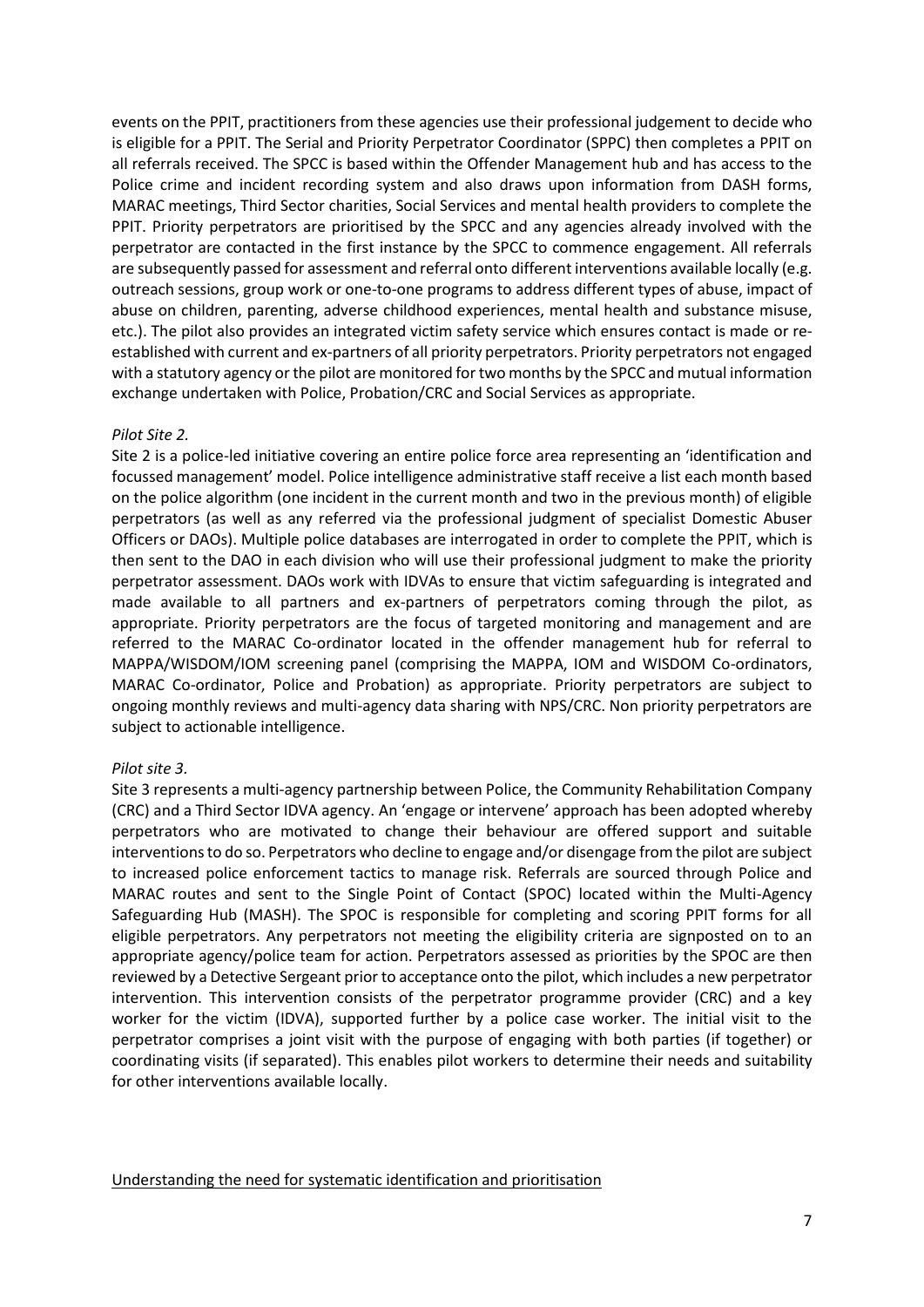Interviewees across each of the pilot sites acknowledged the significance of the 2014 HMIC report 'Everyone's business: Improving the police response to domestic abuse' in focussing attention upon the problem of serial and repeat perpetrators. However, they were already aware of the need to adopt a more consistent and effective approach to dealing with their most serious and repeat perpetrators. The need to shift the focus from the victim to include the perpetrator in order to break the cycle of repeat and serial victimisation was also raised.

*"We had a way of identifying who was our repeat domestic abuse perpetrators but then they were a name on a sheet, what were we actually doing about them? [Developing the pilot] was about understanding what could we do that would bring some science I suppose to how we identify our most serious perpetrators, but also what could we do then to address those risks?" [#1, site #2]* 

*"So, I had a growing frustration during my career of, "Hang on a second. Why are we not monitoring these people, because we seem to be focussing a lot of our efforts and our resources on all of these victims, which I'm not saying we shouldn't, but we're not ever doing anything about these perpetrators who are just going from victim to victim and appear to be getting away with it?" [#1, site #1]* 

*"We noticed that our repeat perpetrators were serial perpetrators, and were, you know, committing offences across [the city], and moving around. There was inherent risk in that. So there was a real drive then to start to focus on perpetrators." [#1, site #3]* 

Several interviewees also saw the development of the pilots as representing a shift from a reactive, largely victim-centric approach to dealing with domestic abuse to a more preventative and proactive form of policing that targeted the perpetrators specifically.

*"The current interventions that are available, it's just enforcement and containment. They are reactive to domestic abuse incidents, and it was about having a proactive approach." [#3, site #3]* 

*"I think its aim is to be more proactive and more disruptive rather than wait for something to happen and then for it to be discussed in MAPPA or MARAC and it's just identifying the perpetrators maybe that, not slipped the net but these obviously have been in MARAC for so long, what are we doing with them?" [#2, site #2]* 

# Systematic identification of priority perpetrators in practice

As discussed, each pilot adopted the PPIT as a method for more systematic and robust identification of their cohort of priority perpetrators. Table 1 depicts the prevalence of each item, overall score and proportion deemed to be priority perpetrators in each site. Clearly, the most prevalent items for all pilots were active offending ('Onset and duration of the domestic abuse'), escalating offending ('Offending increasing in frequency and/or severity') and repeat offending ('Offending (2 or more incidents) against any single victim'). The scoring of the PPIT results in a total score ranging from 0 to 20. The slightly lower average score in Site 2 is likely due to the composition of the pilot being more circumscribed in contrast to the broader array of agencies contributing to the other pilots. There was a significant correlation between the total score and the designation of an individual as a 'priority perpetrator'. Furthermore, the average total score was significantly higher for 'priority perpetrators' compared to 'non-priority perpetrators' across all sites. This is important because it illustrates how, even with different referral criteria and pathways resulting in different perpetrator cohorts across the sites, the PPIT helps practitioners to identify those perpetrators who should be priorities for intensive multi-agency management.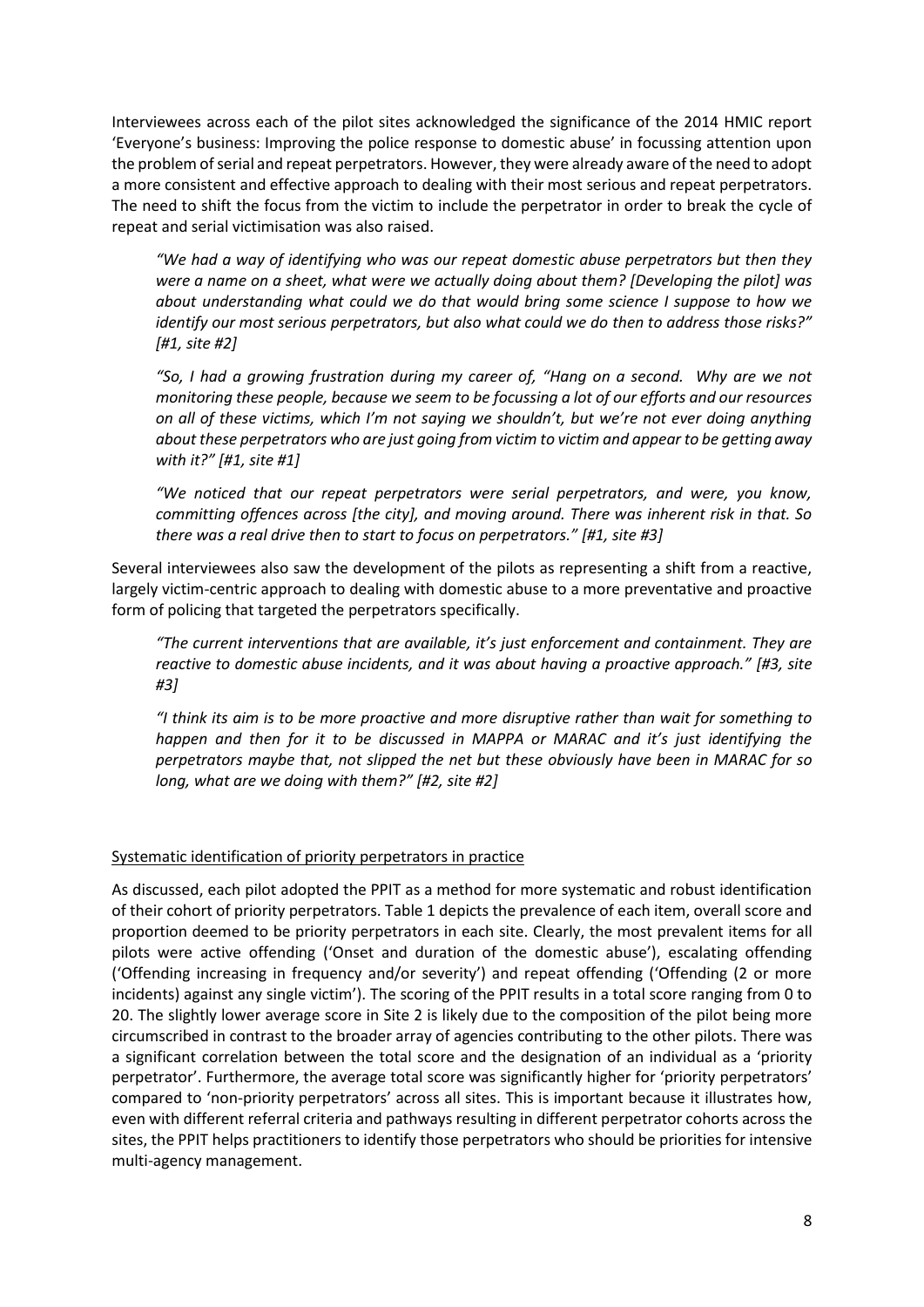# **Table 1. Overview of PPIT data**

|                                 | Site 1        |                   | Site 2       |                   | Site 3        |                   |
|---------------------------------|---------------|-------------------|--------------|-------------------|---------------|-------------------|
| PPIT Item (% 1=present)         | Recent        | <b>Historical</b> | Recent       | <b>Historical</b> | Recent        | <b>Historical</b> |
| Active                          | 94.6          | 92.1              | 98.5         | 60.0              | 98.0          | 98.0              |
| Escalating                      | 88.4          | 75.5              | 91.5         | 13.8              | 84.0          | 84.0              |
| Repeat                          | 88.8          | 85.9              | 90.8         | 34.6              | 68.0          | 92.0              |
| Serial                          | 70.1          | 34.4              | 22.3         | 19.2              | 14.0          | 82.0              |
| Linked                          | 50.6          | 52.7              | 30.8         | 28.5              | 28.0          | 56.0              |
| High Harm                       | 14.9          | 8.3               | 48.8         | 20.3              | 68.0          | 62.0              |
| Mental health                   | 14.5          | 12.4              | 46.2         | 18.5              | 6.0           | 14.0              |
| Alcohol/drugs                   | 24.1          | 13.3              | 41.5         | 16.2              | 40.0          | 38.0              |
| Weapons                         | 37.8          | 53.1              | 23.1         | 18.6              | 24.0          | 44.9              |
| <b>MAPPA</b>                    | 9.5           | 21.6              | 2.5          | 0.8               | 0.0           | 6.0               |
| <b>Average total PPIT score</b> | 9.46          |                   | 7.28         |                   | 9.94          |                   |
| (PP, non-PP)                    | (11.30, 7.61) |                   | (8.48, 6.39) |                   | (10.88, 8.39) |                   |
| <b>Total perps</b>              | $N = 328$     |                   | $N = 130$    |                   | $N=55$        |                   |
| (priority perps n, %)           | (121, 50.4)   |                   | (58, 49.6)   |                   | (32, 64.0)    |                   |

Staff working in the pilots reported that the PPIT was useful in informing their decisions about who to prioritise for multi-agency management. Furthermore, they felt the tool's simplicity helped to promote a more standardised approach across agencies.

*"What I do like about it, as somebody who's worked pre-DASH, is that we are all talking a common risk language. We all understand and have a common language and I feel like with this pilot we're able to do that more with perpetrators and there hasn't been that before." [#1, site #1]* 

*"What I think is useful about the PPIT is that it's manageable...it feels that we can manage it within the system as an enhancement to domestic abuse management… I feel like it adds value to an existing system..." [#1, site #3]* 

Several interviewees reported that they felt the PPIT had helped to focus attention upon a population of domestic abuse perpetrators who would otherwise have remained 'under the radar', because available information was often based solely upon the victim-based risk assessment (DASH) rather than an analysis of the perpetrator's own risks and criminogenic needs. The information contained within the PPIT was seen to help 'shine a light' on the full offence history of these individuals.

*"It makes sense that it would also pick up gaps that are missed by the MARAC procedure and by the current policies, because potentially you could identify people in long-term intervention who just wouldn't come to the immediate attention of short-term safeguarding via police. A lot of the short-term safeguarding is because there is a massive incident that occurs, rather than identifying you've got a long-term perpetrator or something like that. I can see how in theory it can work long-term." [#3, site #2]* 

*"I think it's identified an avenue to get to people who are not on the radar or who are on the radar but have not been charged at the moment." [#6, site #3]* 

*"Well, for somebody like that to show that level of aggression, they've just obviously not been reported, or just gone under the radar you know? It's quite concerning then, to be that*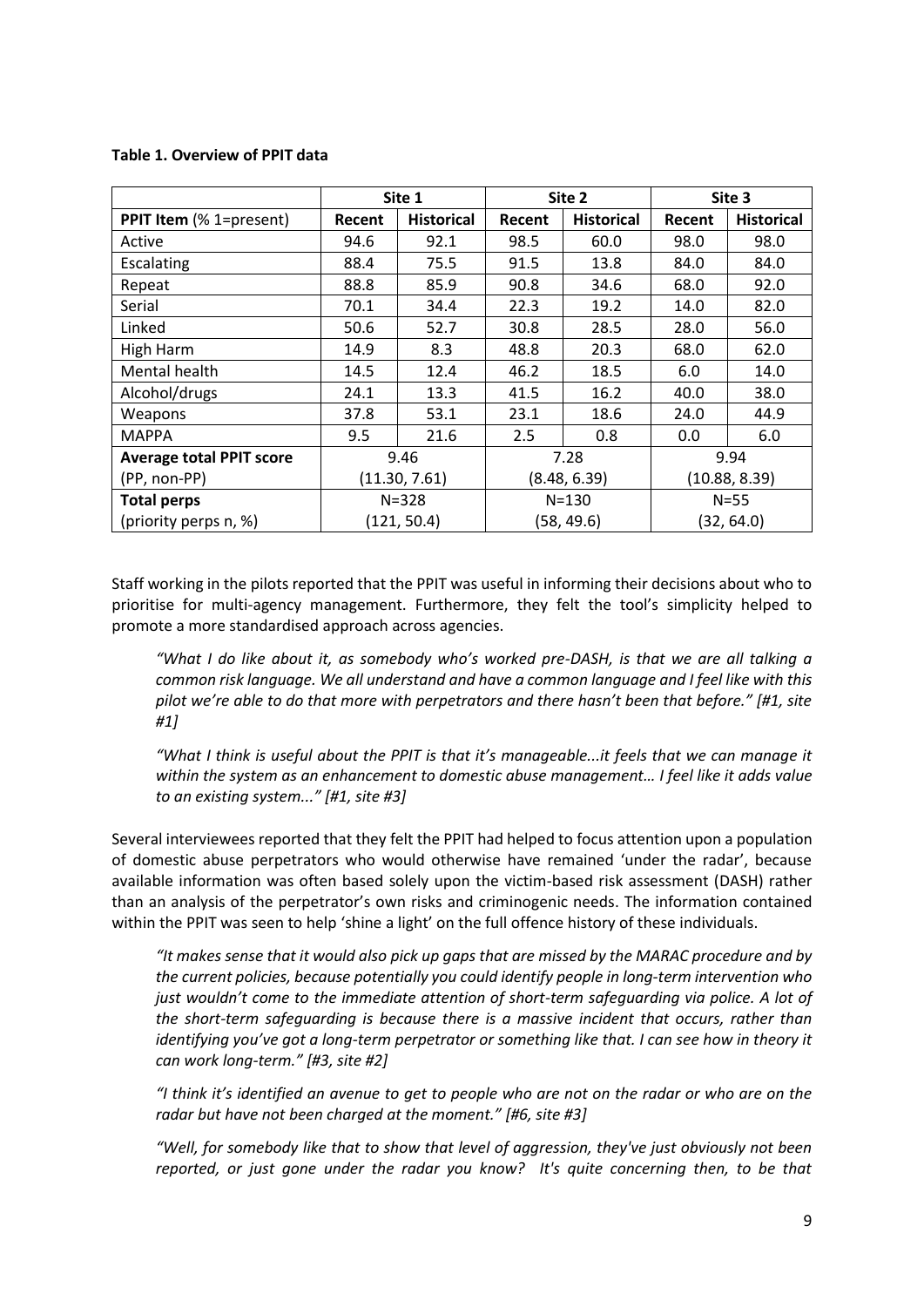*aggressive and not have any previous convictions, you know. So they're not managed by anyone. There's no conditions, you know, there's no probation." [#4, site #2]* 

# Targeted responses to priority perpetrators

As discussed, all perpetrators coming into the pilot had a level of review and analysis that would not have happened prior to implementation. Gathering the information necessary to complete the PPIT was itself a level of focus and proactive effort on perpetrators that went well beyond the status quo. Using this information helped practitioners determine which actions could be taken to try to reduce their re-offending. Sometimes the exercise confirmed that the current arrangements were largely satisfactory, but that information-sharing would be beneficial (e.g. the offender was already being managed by the National Probation Service so an update was provided to the relevant Offender Manager). Other times, compiling the PPIT information revealed instances where offenders were not being managed at all, or they were being inappropriately managed given their level of risk.

Broadly speaking, the range of activities undertaken could be distinguished according to whether they did or did not involve direct contact with the perpetrator. Non-contact activities, or 'behind the scenes' work by practitioners in different agencies, took place to some degree for all priority perpetrators. In contrast, other activities required 'up front' direct communication with perpetrators, either within the pilot itself or via a referral from the pilot to another intervention.

#### *Working 'behind the scenes'.*

The benefits of the pilots working 'behind the scenes' to facilitate a multi-agency approach to information sharing and aligning the work of victim and perpetrator focussed agencies more widely were commented upon by interviewees across all three of the pilot sites. Indeed, several interviewees highlighted that a lack of information-sharing between agencies had been an issue in the past and felt that the new working arrangements had impacted positively upon victim safety and safeguarding. In some cases, the holistic gathering and reviewing of information about a perpetrator's offending had led to an escalation of their management (e.g. from CRC to NPS).

*"The fact that victims' agencies and perpetrator agencies are now talking to each other is a massive success already... that the intelligence that perpetrators organisations hold, coupled with victims' organisations can really provide some intervention and some intelligence, that's really valuable for safeguarding victims and their children. [The pilot] has been really instrumental in changing things. It's a really innovative model." [#1, site #1]* 

"*At the moment MAPPA screening is done on its own so what we're going to move to is a joint screening process so that the MAPPA co-ordinator, WISDOM and IOM all sit in one room and in all, every referral comes in on one form and then all the people round the table, so those three co-ordinators and the police and Probation make a decision on where's the best, what are the best of arrangements to manage the risk that person poses." [#1, site #2]* 

While the pilots respond to priority perpetrators slightly differently, each utilised the PPIT to inform their decision-making about how best to utilise various interventions and enforcement activities. Interviewees felt the PPIT tool had been particularly helpful in encouraging cross-division consistency when focusing frontline officers upon key issues and ensured the decision-making was defensible and evidenced.

*"Another thing that we've done is have the DAOs and the Detective Inspector in each territorial area decide upon a 'domestic violence nomination of the month'… What is our highest risk couple? What do we need the help of frontline officers with more than anything? And then that goes on actionable intelligence and that's then briefed to all frontline officers when they start*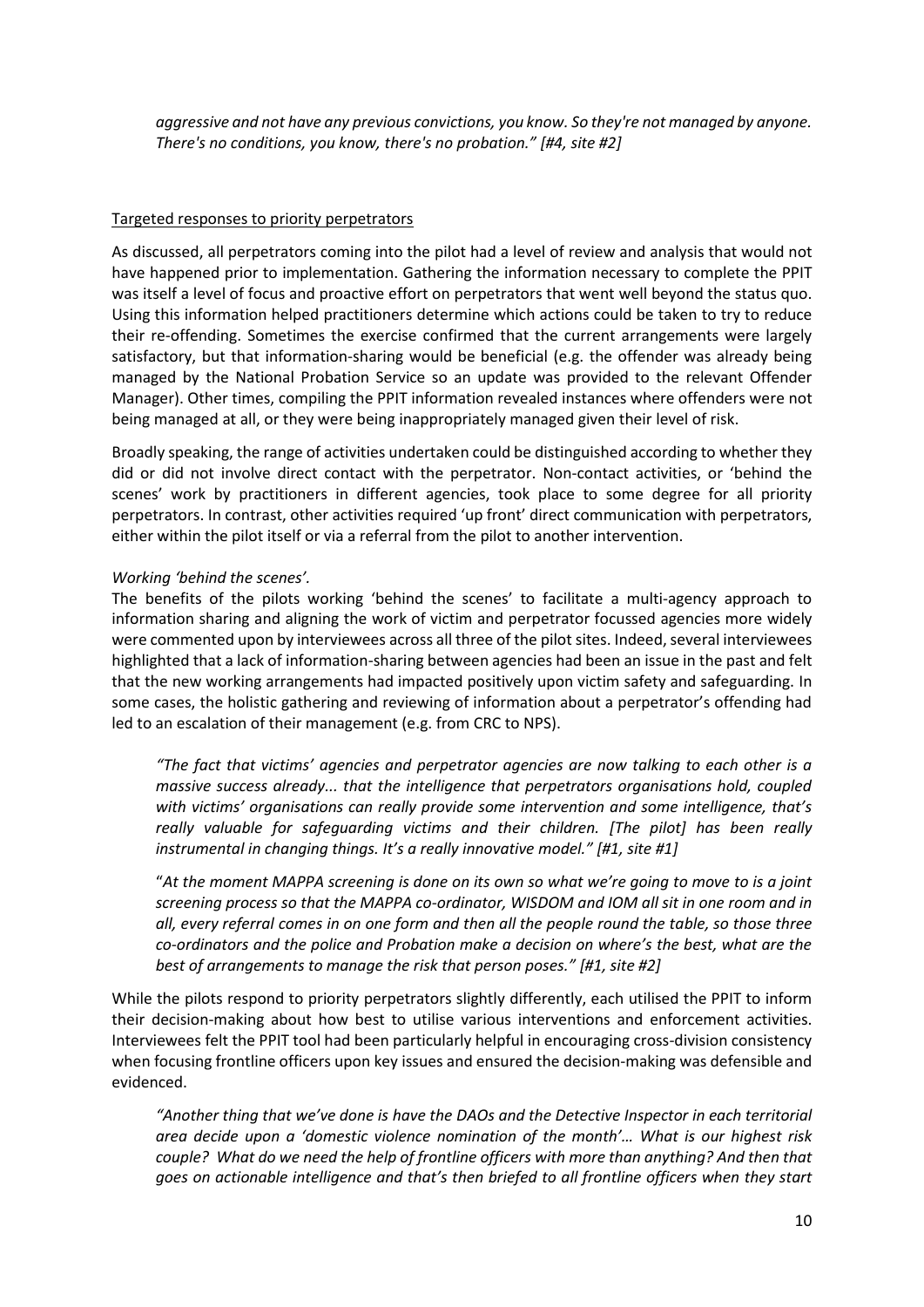*their shift. And that's scrutinised... The Chief Inspector will ask the Inspector for that area, "What are your staff doing about this?" And now what we've done is let the PPITs become our DV nominations for the month…. it's just a way of focussing frontline officers on the key issues as we see them." [#1, site #2]*

In Site 1, the evidence pertaining to historical offending gathered during completion of the PPIT also prompted the pilot team to initiate 'preventative referrals' by forwarding the perpetrator's details to the MARAC before an offence was committed against a new partner. Although this was initially met with some resistance from the force, the information gathered resulted in the Domestic Violence Disclosure Scheme (DVDS) being actioned. Efforts were also made to ensure that the case was referred to IOM/MAPPA as appropriate and that all partner agencies (such as Social Services / Probation) were fully aware of the perpetrator's history and risk.

Perpetrators engaging with the pilot in Site 3 were also subject to a very similar information-sharing process to ensure relevant agencies were made fully aware of the perpetrator's offending history, enabling appropriate referrals to be made. Any new intimate partners were kept informed via the DVDS legislation.

*"We're looking at contacting children's social care. I'd do the Clare's Law disclosure to the new partner. That's a group decision; the police tend to want to do it.... If we're picking these people out of a pot and saying these are the high risks, where there is strong possibility of either domestic homicide or serious harm, it's a no-brainer for me. That would happen anyway, but for each case on an individual basis, what they were saying is, just start rocking up. You're in our radar; it's very similar to the IOM model." [#3, site #3]* 

# *Up front work.*

Although the approach taken to managing perpetrators differs across the pilots, each offer targeted, needs-led interventions to address their offending. For example, Site 1 and Site 3 focussed upon changing behaviours through attendance at perpetrator programmes and delivery of individual support. Similarly, while Site 2 is police-driven and has more of a focus upon enforcement, it does aim to address the root cause of offending behaviour by addressing mental health needs through referral to IOM and WISDOM.

The importance of embedding the work of the pilots with community-based service providers in order to tailor the package of support available to meet the wide range of needs experienced by both perpetrators and their victims was also emphasised during the interviews. In Site 1, although the pilot offers an in-house perpetrator programme, offenders experiencing issues which may prohibit their engagement with the intervention, such as homelessness, substance misuse and/or mental health problems, are first referred to the outreach team. This team liaises with and makes referrals to a range of community-based service providers to ensure perpetrators' needs are met, so that they can then engage with the in-house programme.

*"All the programmes are in place already in the community, so if somebody had mental health difficulties, substance misuse, housing need… We identify where the problems are with this person. We overcome the problems…We just do a lot of individual, one-to-one work with the offenders, trying to overcome whatever barriers there are, and the resistance to engaging with mainstream services. Then, when we stabilise somebody to a certain degree, we're able to return them to our in-house, 20-week RADAR course." [# 6, site #1]* 

Similarly, although the CRC staff in Site 3 are trained to deliver the accredited Probation/CRC perpetrator programmes, the team acknowledged that the sessions may need to be adapted to meet individual needs. Services offered by community-based agencies were also drawn upon to deliver a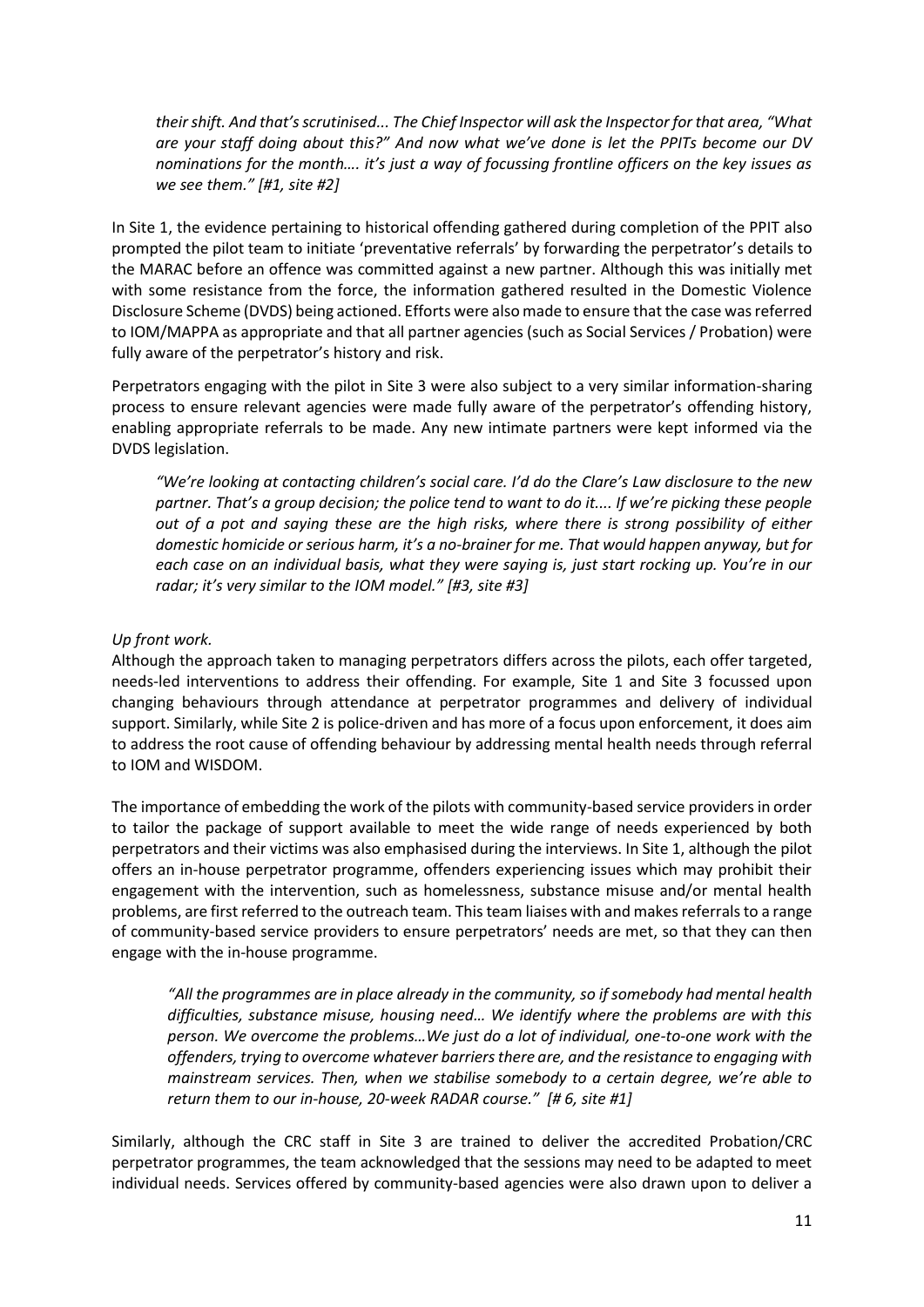bespoke package of support. Conversely, limitations were identified in the referral options available in Site 2. From the commencement of the pilot until the point of interview (July 2017), IOM and MAPPA were the only referral routes available for priority perpetrators and while these options were intended to provide a full package of support, not all perpetrators assessed as a priority using the PPIT would have been eligible for referral. However, from July 2017, the WISDOM package of support and intervention commenced, providing an additional referral route for those not eligible for management through MAPPA.

#### **Conclusion**

Until very recently, there has been little innovation in how agencies respond to perpetrators of domestic abuse. The key blocks to progress have been the lack of evidence about who to work with, the absence of practical tools to support the decisions of practitioners and the confidence of areas to test new approaches. Our study provides the first evidence into the development and operation of three unique and innovative pilots, each of which implemented the PPIT as a novel method to systematically identify and prioritise domestic abuse perpetrators for targeted intervention. A wide range of international research studies underpinned the development of these new approaches, which were informed by understanding that domestic abuse perpetrators represent a large, heterogeneous group that is characterised by offending that is both prolific and varied. Within this population, however, is a smaller cohort that differentiates itself in terms of offending frequency, severity, and persistence (see e.g. Caetano et al., 2005; Holtzworth-Munroe & Stuart, 1994; Klein & Tobin, 2008; Sherman et al., 2016; Verbruggen et al., 2019). This cohort is responsible for the most harm and therefore must be identified and prioritised for intervention. To successfully change the offending behaviour of these 'priority perpetrators', a range of interventions will be required, due to their different aetiologies and identified risk factors (see e.g. Cunningham et al., 1998; Edleson & Tolman, 1992; Gilchrist et al., 2003). These robust empirical insights were intuitive to practitioners who developed their new PPIT-based approach with confidence that it would yield significant improvements. More effectively reducing harm from domestic abuse perpetrators was seen to be essential in the context of rising demand on police and the limitations of existing practice in policing domestic abuse identified by Her Majesty's Inspectorate of the Constabulary (2014). Despite the enormous effort involved in developing, implementing and running the pilots, those interviewed reflected positively on what they viewed as a step change in the way that their local partnership responded to domestic abuse perpetrators.

The use of the PPIT, supported by multi-agency collaborative arrangements facilitating access to a range of key information systems, enabled a more systematic identification of priority perpetrators. Embedding a straightforward tool to structure practitioners' judgments was unanimously perceived to be a strength of the pilots. Lengthy assessments of perpetrators' attitudes or personality are not required for practitioners to make reasonable judgments regarding their risk of re-offending (Puffett & Gavin, 2004). Notwithstanding the challenges inherent in collaborative risk-led initiatives (e.g. uneven training and expertise with regard to the practice of risk assessment compounded by different professional vantage points, dynamic policy contexts and increasing limitations upon resources, see Medina Ariza et al., 2016; Robinson, 2010; Robinson et al., 2018), our study clearly emphasises the benefits of partnership working, as each pilot was able to 'pool intelligence' from multiple data sources in order to provide a more holistic picture of both the victim and the perpetrator. These findings echo those of Davies and Biddle (2018) who noted that "a range of agencies and individuals – with diverse priorities, professional backgrounds and practices – can work together to safeguard victims and tackle serial perpetrators of domestic abuse" (p.16). Indeed, Murphy et al. (1998) noted that the benefits of adopting a multi-agency approach to tackling domestic abuse can offset the limitations of sole reliance upon police interventions because they represent just one element of a complex process that includes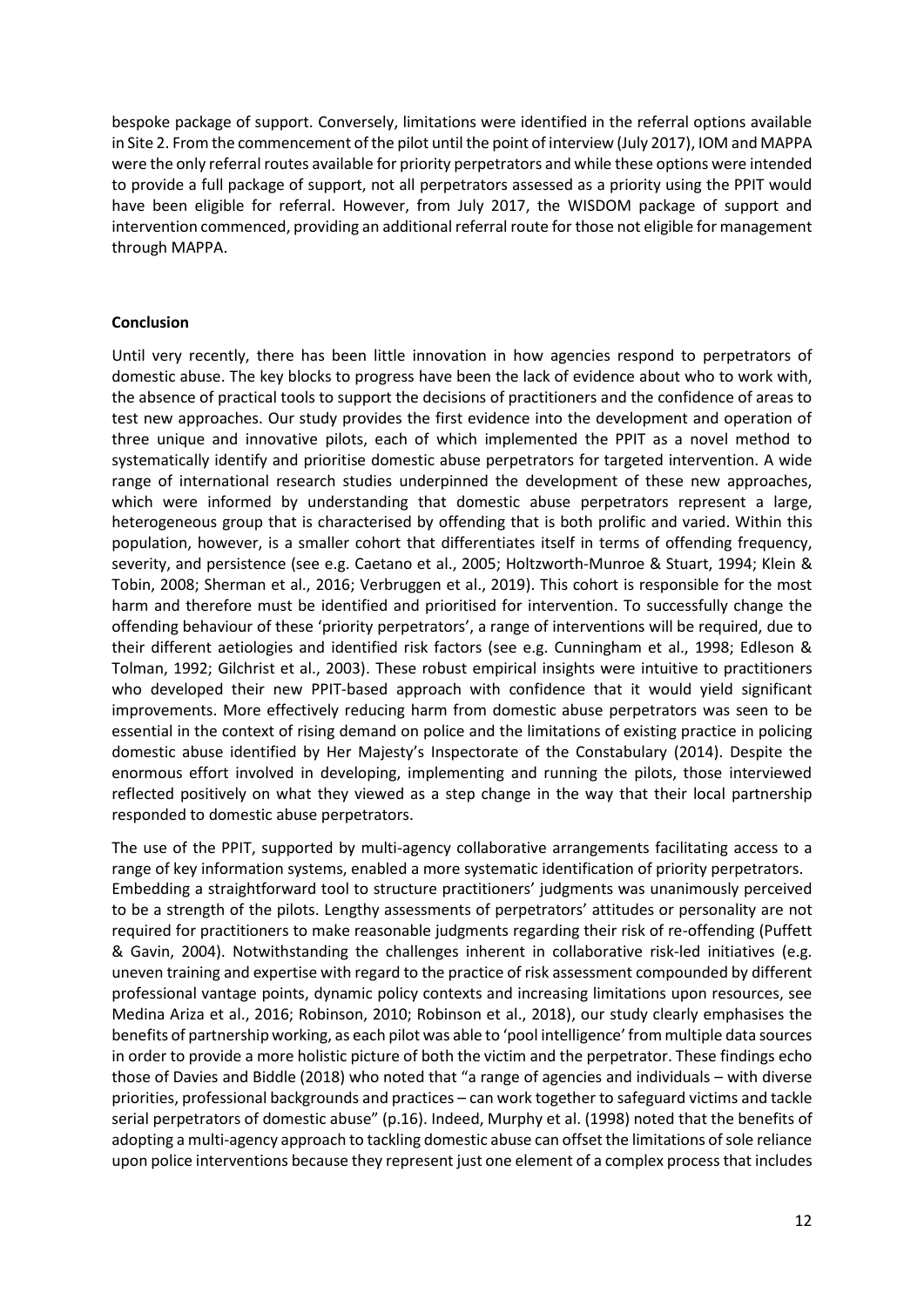court prosecutions, probation monitoring, court-mandated perpetrator programmes, and victim services.

The proactive multi-agency review of information triggered by the PPIT meant that *all* perpetrators coming into the pilots had a level of analysis and focus that would not have happened otherwise. Crucially, this led to the identification of a number of priority domestic abuse perpetrators who were previously 'under the radar' of agencies. This tended to occur because information was previously limited, incomplete, outdated or not shared. Consequently, some individuals were not known for any type of offending, or they were known as offenders but not for domestic abuse, or their domestic abuse offending was (improperly) categorised as low or medium risk. Prior to the pilots, these individuals had not been dealt with at all or not in a way that was proportionate to their offending. The pilots enabled a clearer view of their offending, which agencies could then respond to with a range of intervention options, including both 'behind the scenes' and 'up front' work. Other research has noted the importance of 'behind the scenes' activities such as tracking perpetrators' whereabouts, living arrangements and cohabitants, access to children and other vulnerable people, and compliance with any conditions of bail or sentences (Sherman et al., 2016).

In addition to the increased surveillance and monitoring described above, a key element of all three pilots was the 'up front' work undertaken with perpetrators to provide a holistic package of support which aimed to address their offending-related needs. Research has shown that this combination of support and increased monitoring/enforcement has been effective with other cohorts of offenders, particularly in relation to the reduction of gang-related violent crime and homicide in the United States (Braga and Weisburd, 2012; Braga et al., 2018). Research has also begun to indicate the efficacy of this approach in reducing domestic abuse. For example, research on a focused deterrence initiative in High Point, North Carolina found significant reductions in the volume of incidents, arrests and the proportion of arrests involving physical injury to the victim (Sechrist & Weil, 2018). Other initiatives underscore the importance of targeting interventions towards those at highest risk of re-offending and combining criminal justice responses with immediate, practical actions to address their criminogenic needs. In the UK, the Drive project provides a combination of support and disruption tactics on a one-to-one basis with perpetrators. Early evaluation findings demonstrate that this perpetrator-focused approach reduces harm to victims and their children above and beyond the harm reduction resulting from victim-focused service provision alone (Hester et al., 2019). Similarly, Canadian research found significant and lasting reductions in offending for domestic abuse perpetrators who received individual sessions linking them to community resources (e.g., housing, legal advice, addictions and mental health services, cognitive-behavioral therapy, etc.) (Scott et al., 2015).

Improving outcomes at the individual level is an important measure of success but another is increasing the effectiveness of the organisations and systems at the community level. The current study focused on documenting and understanding the new processes implemented in the pilot sites, and was not able to include a robust evaluation of individual perpetrator outcomes. Our findings are limited in that regard; however, we found compelling evidence of improved organisational practice across a range of relevant agencies. Specifically, practitioner decision-making became more structured and coordinated through using the PPIT as a new method that both enhanced and refined existing working relationships. Indeed, Sechrist and Weil (2018) reflected that "one of the biggest benefits that has emerged from the [new] strategy, but cannot be quantified, is the formation of the multidisciplinary partner work group that continues to meet… ensuring the offenders can be held accountable and that the system is working collectively toward the common goals of the strategy" (p.263). In closing, we argue that the key innovative strength of the three PPIT pilots is their emphasis upon taking a systematic, but also a collaborative approach to working with perpetrators 'up front' as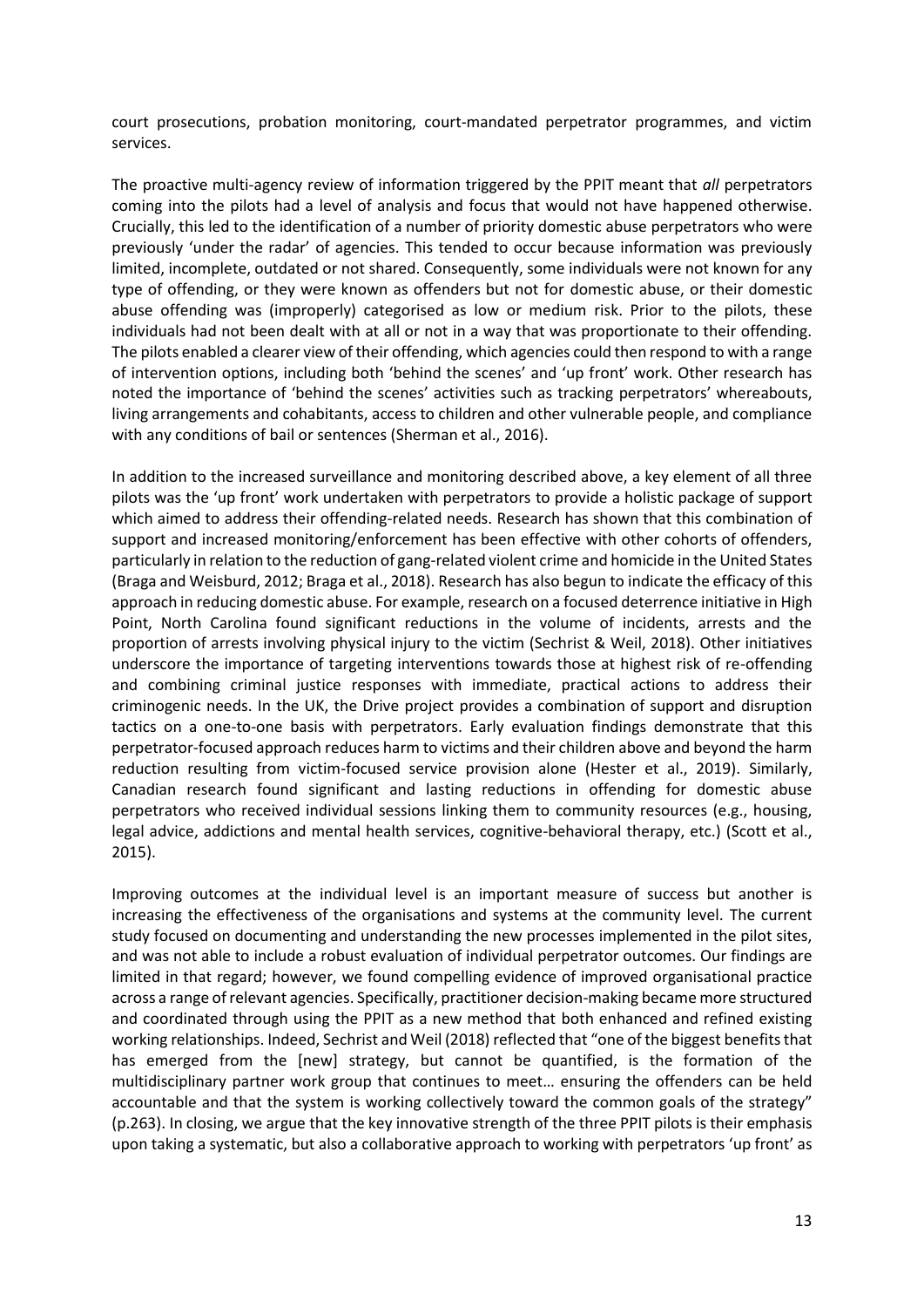well as 'behind the scenes', stemming from a shared understanding of the need for systematic identification and prioritisation of domestic abuse perpetrators for targeted intervention.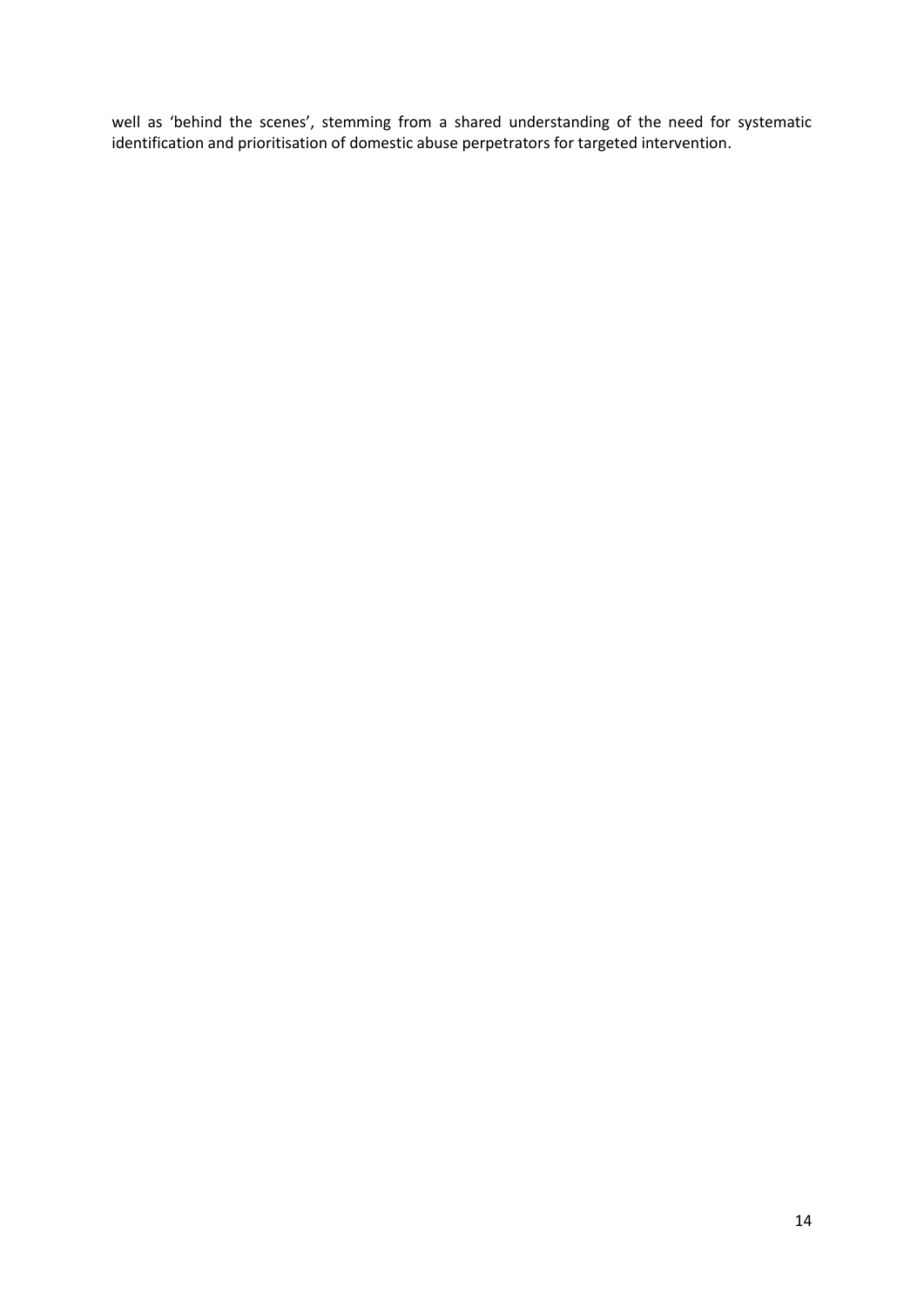# **References**

Akoensi, T.D., Koehler, J.A., Losel, F. & Humphreys, D. K. (2012). Domestic Violence Perpetrator Programs in Europe, Part II: A Systematic Review of the State of Evidence. *International Journal of Offender Therapy and Comparative Criminology, 57(10)*, 1206–1225.

Barnham, L., Barnes, G.C. & Sherman, L.W. (2017). Targeting Escalation of Intimate Partner Violence: Evidence from 52,000 Offenders. *Cambridge Journal of Evidence Based Policing, 1(2-3),* 116-142.

Bland, M. & Ariel, B. (2015). Targeting escalation in reported domestic abuse: Evidence from 36,000 callouts. *International Criminal Justice Review, 25(1)*, 30–53.

Braga, A. & Weisburd, D. L. (2012). The Effects of Focused Deterrence Strategies on Crime: A Systematic Review and Meta-Analysis of the Empirical Evidence. *Journal of Research in Crime and Delinquency, 49(3)*, 323:358.

Braga, A., Weisburd, D. L. & Turchan, B. (2018). Focused Deterrence Strategies and Crime Control. *Criminology and Public Policy, 17(1)*, 205–250.

Caetano, R., Field, C. A., Ramisetty-Mikler, S., & McGrath, C. (2005). The 5-Year Course of Intimate Partner Violence Among White, Black, and Hispanic Couples in the United States. *Journal of Interpersonal Violence, 20(9)*, 1039–1057.

Capaldi, D.M. & Kim, H.K. (2007). Typological approaches to violence in couples: A critique and alternative conceptual approach. *Clinical Psychology Review, 27 (3)*, 253-265.

Cunningham, A., Jaffe, P.G., Baker, L., Dick, T., Malla, S., Mazaheri, N., Poisson, S. (1998). *Theory-driven explanations of male violence against female partners: Literature update and related implications for treatment and evaluation*. London: London Family Court Clinic.

Davies, P. & Biddle, P. (2018). Implementing a perpetrator-focused partnership approach to tackling domestic abuse: The opportunities and challenges of criminal justice localism. *Criminology and Criminal* Justice, 18(4), 468–487.

Edleson, J. L. & Tolman, R. M. (1992). *Intervention for Men who Batter: An Ecological Approach*. Newbury Park, CA: Sage.

Feld, S. L. & Straus, M. (1989). Escalation and desistance of wife assault in marriage. *Criminology, 27(1)*, 141–162.

Gilchrist, E., Johnson, R., Takriti, R., Weston, S., Beech, A. & Kebbell, M. (2003). *Domestic violence offenders: characteristics and offending related needs*. Home Office Research Findings no.217. London: Home Office Research.

Graves, K. N., Hunt, E. D., Sumner, M., Casterline, L., Fluegge, L., & Varner, L. (2011). *Applying a focused deterrence approach to domestic violence*. Greensboro: Center for Youth, Family, and Community Partnerships, University of North Carolina at Greensboro.

Her Majesty's Inspectorate of the Constabulary (2014). *Everyone's Business: Improving the police response to domestic violence*. London: HMIC.

Hester, M., Eisenstadt, N., Jones, C., Magnus, L., Morgan, K., and Bates, L., (2019). *Evaluation of Year 2 of the Drive Project – A Pilot to Address High Risk Perpetrators of Domestic Abuse*. Bristol: University of Bristol.